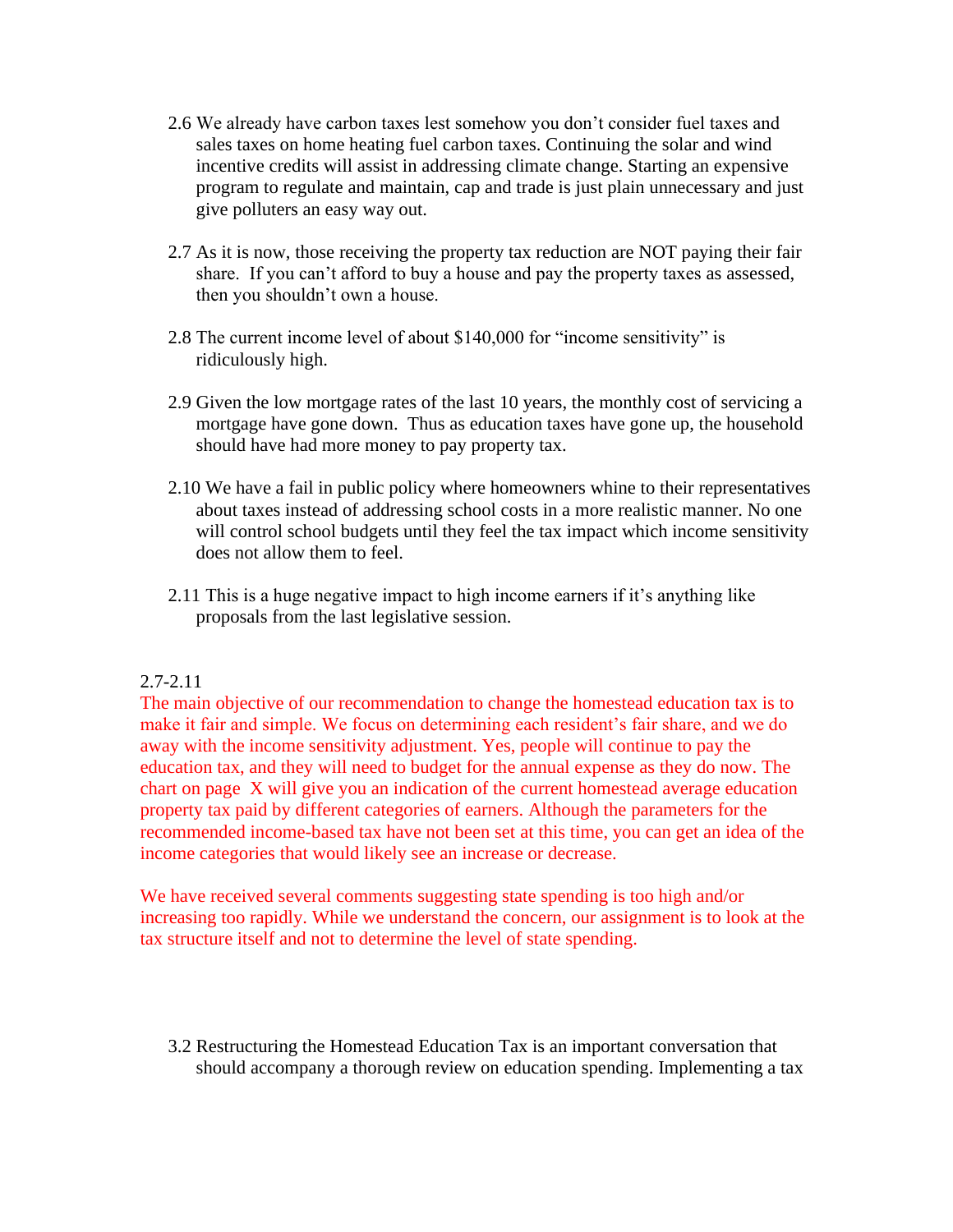incidence study, as recommended by the Vermont Futures Project, is needed to fully understand the full impact of the homestead education tax.

- We agree with the need for an incidence study as well as a thorough and ongoing review of our education system (recommendations X and Y). We understand your concern about education spending, but the spending level is not this commission's scope.
- 4.1 People who have children should bear the brunt of the education cost as opposed to just asking those who have the most income to bear the brunt of it.
- Vermont has long considered public education to be a fundamental right, available to all of Vermont's children. The Brigham decision refers to "the right to education as integral to our constitutional form of government." The first sentence of Act 60 is: "The right to public education is integral to Vermont's constitutional for of government and its guarantees of political and civil rights." Funding for public education in Vermont comes from many sources including the non-homestead education property tax, the locally voted homestead property tax, the sales and use tax, the Purchase and Use Tax, the Lottery, the Meals and Rooms Tax, federal government, and a few other programs.

## Browning response:

- Yes, the report does not have enough information to enable an accurate comparison between the recommendation and current law. There was not staff capacity, during the covid emergency, to do extensive modeling and analysis. The issues raised in this letter are exactly the types of analysis that should be done so that the Legislature has a clear picture of the implications of the recommended changes.
- Recognizing the lack of data, we can offer some general responses to some of the comments and questions.
- The primary residence and the  $\lt 2$ -acre site account for about 95 percent of the value of what is currently Homestead Property; additional acres surrounding the residence account for the remaining 5 percent. Under our recommendation, this 5 percent would be subject to the uniform non-residential rate rather than the locally voted current homestead rate. On average, the current non-homestead rate is slightly higher than the homestead rate, but this varies from district to district and from year to year, depending on the district's spending.
- The reason for basing the tax on Adjusted Gross Income rather than Household Income is really simplicity. Most people have a good idea of their AGI, so they would be able to estimate their tax bill when they consider the school budget. The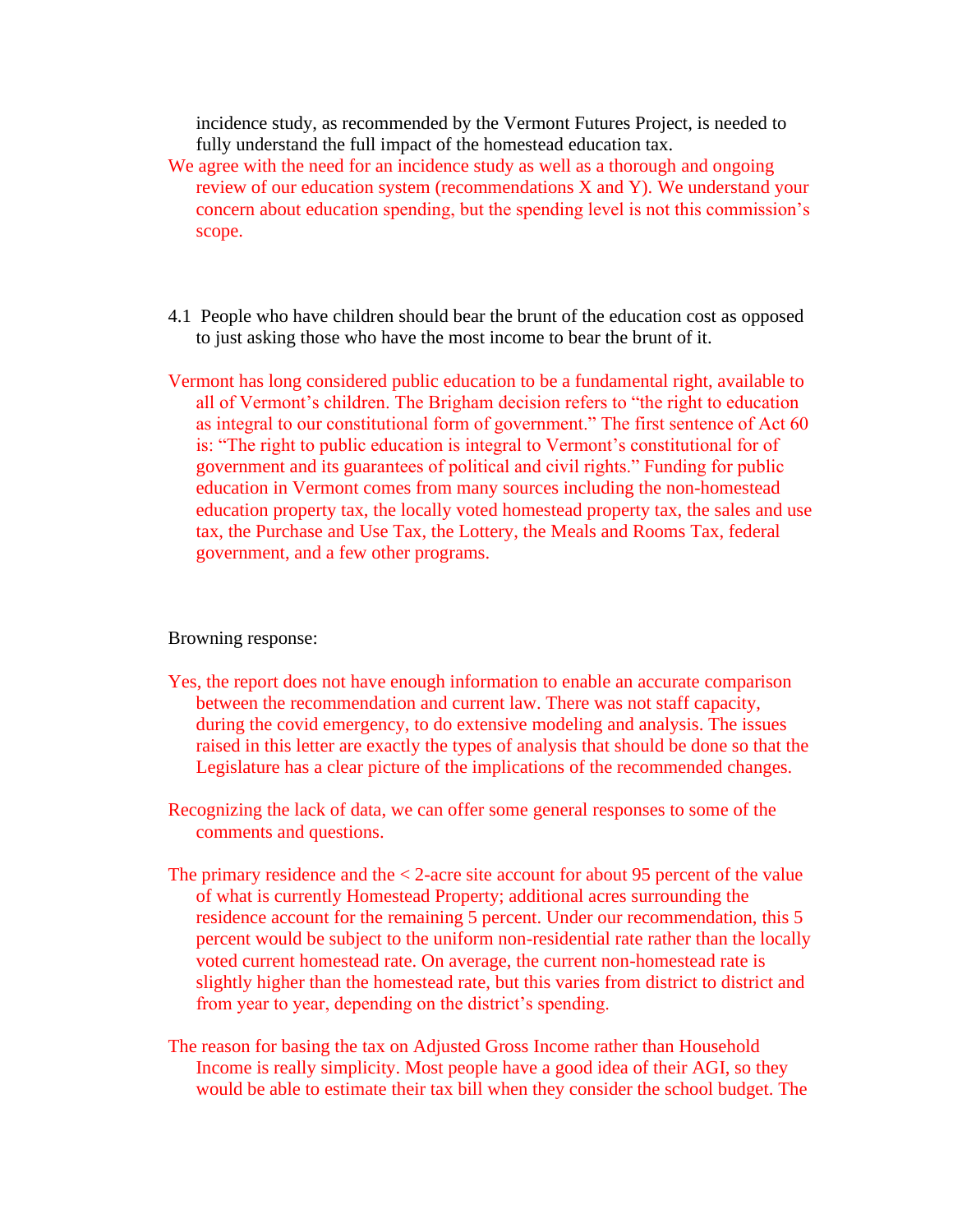Household Income form is complicated and error prone. Finally, if renters pay the education tax, there would be no reason to compile all the people living in the house in order to pay the school tax. Your education tax would not be linked to your house. In terms of tax shift, AGI is more often lower than household income at lower-income levels, while AGI is usually close to household income at higher income levels.

- The plan you favor, a fixed progressive education income tax surcharge and a variable voter determined homestead property tax at a lower level, is intuitively appealing to us. The main issue, though, is that the regressivity of the property tax is difficult to overcome. The regressivity can be reduced by reducing the reliance on the property tax, as suggested, but it is still regressive. Since the locally voted tax is really the shock absorber in the system, it has to make up the difference when other funds fall short. And, it is responsible for the distribution of education funds to districts. A regressive tax is probably the least appropriate tax to use in this role.
- We agree that hidden costs should not be hidden. Property Valuation and Review annually reports statistics on the Use Value Appraisal Program showing, town by town, the revenue that would have been raised absent the program. We agree that it would be helpful to give a more detailed accounting of TIFs and the Act 46 incentives. But perhaps not in the Education Fund Outlook.
- But we do not agree that the Current Use Program should be considered an expense of the Education Fund. Act 60, in establishing the Education Fund in 1997, stated that "all revenue paid to the state from the education property tax under chapter 135 of Title 32" should go into the Education Fund (Sec. 18). The Act added this Chapter 135 of Title 32, specifically listing the components of the Education Grand List to include the fair market value of all property that is required to be listed at fair market value and the use value established under Chapter 124 of Title 32 (Sec. 45). It was clear that the use value was the correct value on which to tax the enrolled land for education.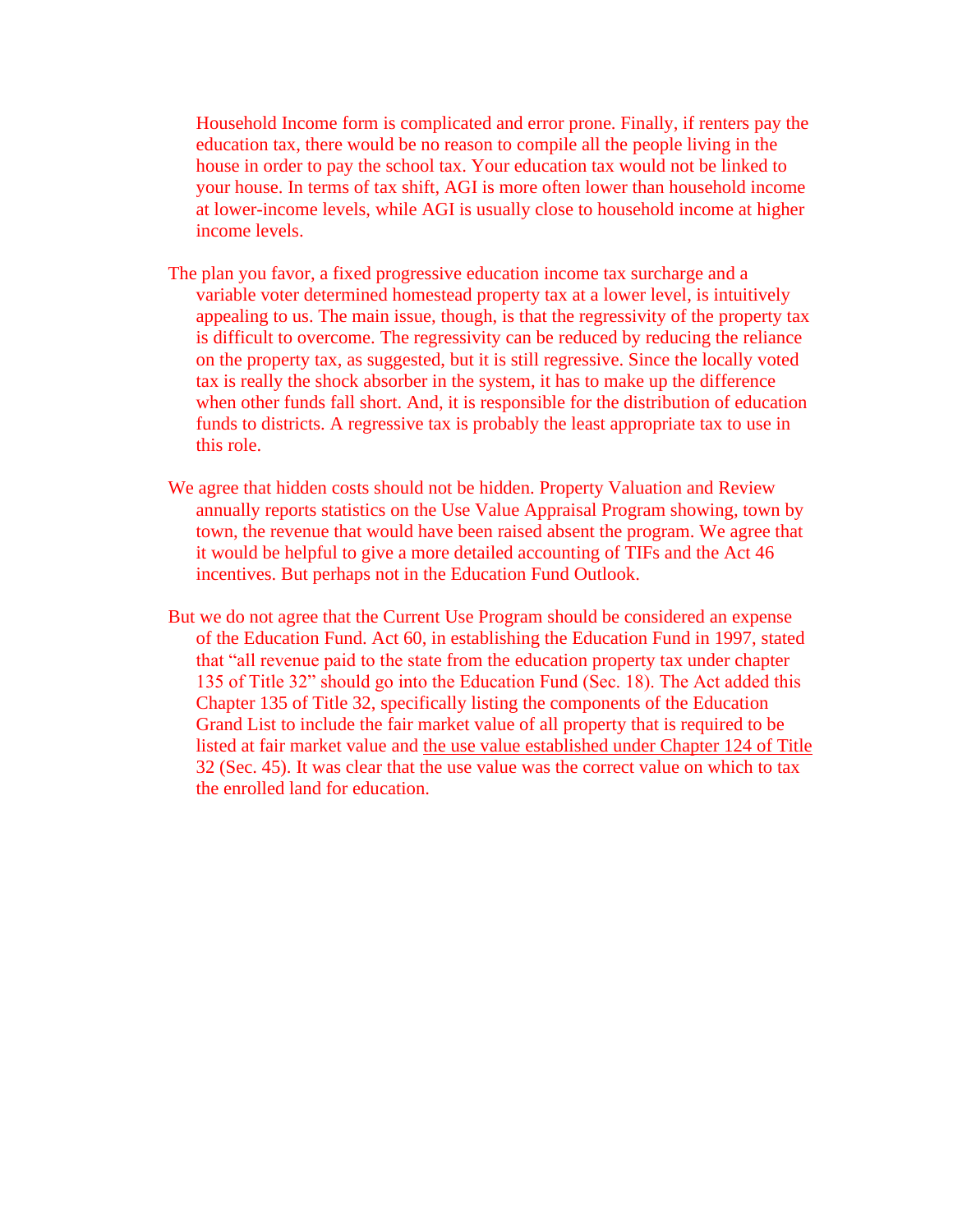- 6.2 Regarding the proposal to replace the homestead education tax with an incomebased tax on all residents - From an economic sense, there needs to be some tax on homestead property to create rent, and therefore opportunity cost. Without such price-signals, individuals do not have incentives to find efficient use of the property or "right-size" properties. Vermont is one of the most "over-housed" populations in the country, perhaps because we do not efficiently or effectively create the proper price signals.
- 6.3 It would seem that the Commission took the position that income is a better indicator of a person's wealth than property… Making an assessment of a person's wealth based on income is still not as helpful and will often serve those well situated in life to the detriment of those who are trying to accumulate wealth through high incomes… The paradox here is that a person of wealth could invest that wealth in the property only to then not be taxed because they have the privilege of choosing to not fully participate in seeking taxable income, unlike their less wealthy counterparts who need income to pay down the balance of their property in an attempt to accumulate wealth.
- 6.4 An education fund supported by an income and sales tax would be highly susceptible to the economic conditions of the day, and in a typical recession (reminder, our current recession is far from typical) both revenues would be greatly depressed.
- 6.10 With regard to employee health insurance, we respectfully disagree for similar reasons, as these costs are another component of the total remuneration of our state's educators, and therefore an important component of the total cost of delivering education in this state. Thus the revenue to pay for that cost must be part of the education fund and to do otherwise is to deceive voters of the true cost of these services.
- 6.11 Regarding using tax policy to address climate change, Vermont boasts one of the first efficiency utilities in the country and has a robust Tier-III system to its Renewable Portfolio Standard. Before anything new is created, it would behoove the state to see if the resources in those programs need to be merely re-directed. We feel it is likely those efforts are adequate for the task.
- 6.12 In addition to taking care to prevent any such price on carbon from being regressive, Vermont cannot take such a trajectory alone must be done as a regional or national effort. Regional solutions are needed for this global issue, as local carbon pricing would likely drive economic inequality within the state or achieve a false sense of emission reductions as Vermont's environmental externalities would just adjust to this price signal by moving into neighboring states.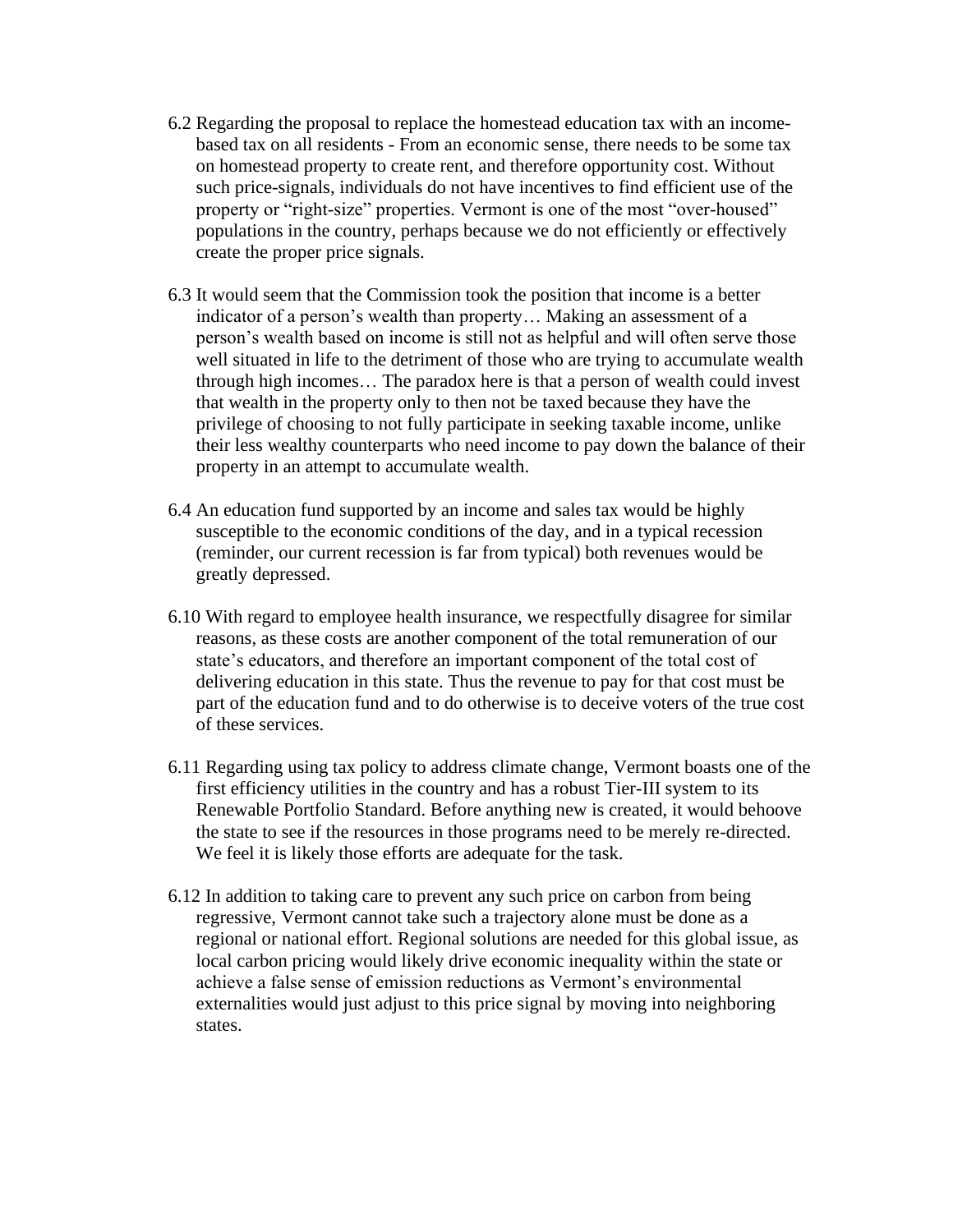- As you suggest, net worth is an important part of a household's ability to pay. We agree, in concept, with using a more complete accounting of ability to pay in order to direct and evaluate the equity of our tax structure. However, we have not found a good way to do this, so we are recommending further research and reporting to help us understand the different ways to define ability to pay, how to measure it, and how our tax structure can be aligned to fairly tax based on the ability to pay.
- We certainly agree that a regional, or national, or global approach to reducing carbon are preferable—not just economically, but also ecologically.
- We understand the logic that employee health insurance is part of the employee remuneration, and therefore part of the education budget. Although we're all used to it, if you take a step back, basing access to health care on employment is strange and incoherent – we don't pay for employees' car insurance or home insurance, so why do we pay for health insurance? Health insurance for teachers is not an inherent part of the cost of education, the way a teacher's salary is. Rather, it's an odd, unintended consequence of price and wage control decisions made many, many decades ago in Washington, DC. And the rapid growth in health care costs makes it seem as if education costs are going up much faster than the actual growth rate of the education part of education costs. If we are looking to the locally voted education tax as a way for voters to control spending, we feel we should remove this cost that the local voters have no control over.
- (Note: Tim Denny's emails needs an explanation of what is actually being proposed) 7.1 An exception for residence and first two acres would drastically reduce the tax base for towns with large numbers of non-homestead properties.
- I emailed him with an explanation and asked him to get back to me if I misunderstood his concern.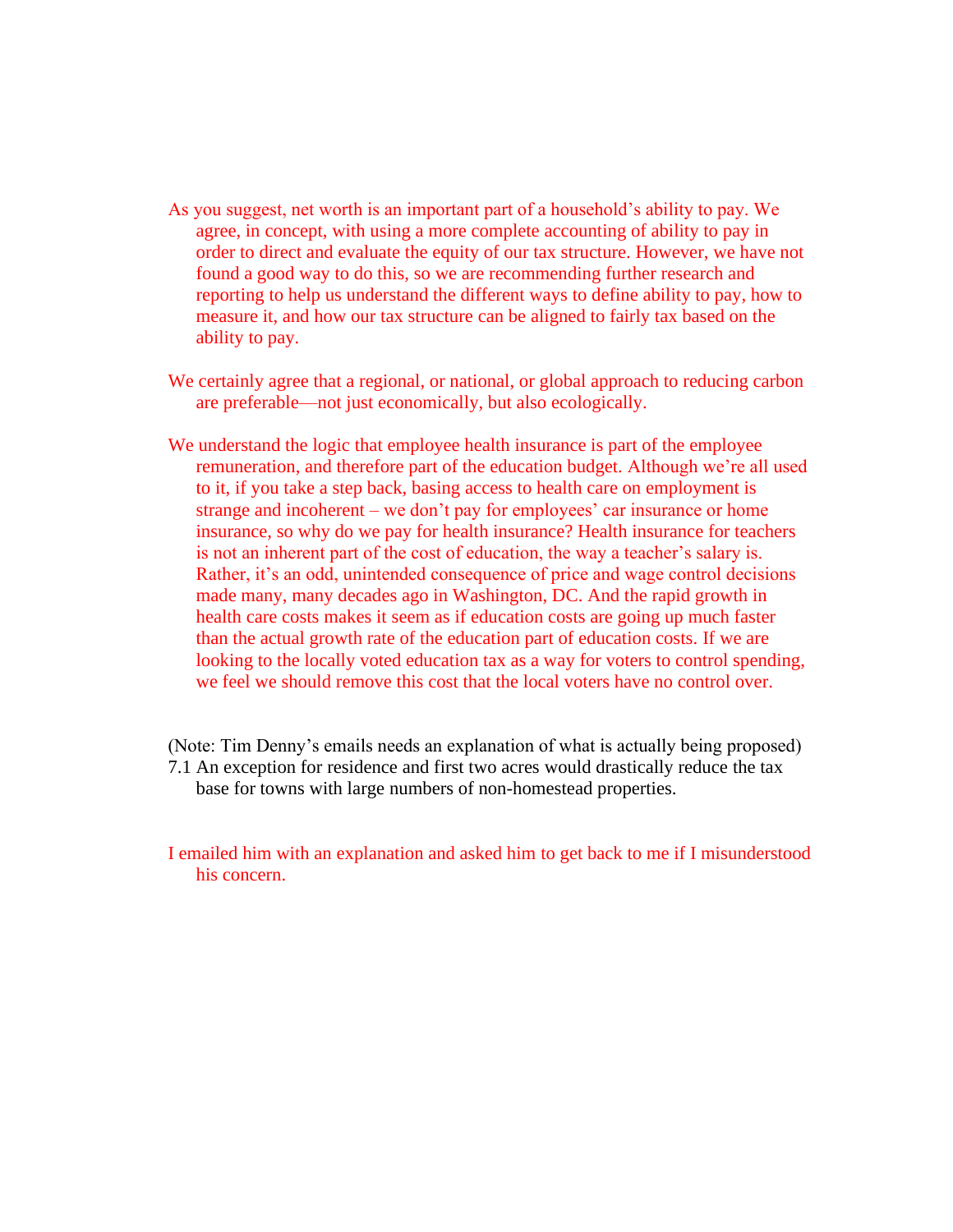- 8.1 Burlington fails to properly assess its commercial property values, particularly multi-family and large residential properties. Several multi-family properties are assessed at multiples below the last, and current, sales price. I brought this issue to the attention of Burlington's property assessor several years ago who's basic response was they are understaffed. Nothing has changed in the several years hence.
- 8.2 Tax-exempt properties should contribute to education funding, either by classifying the school budget as something other than a "tax" or by only exempting a portion or set amount of land associated with tax-exempt entities (similar to the 2-acre limit on homesteads).
- 8.3 Dollars should be reallocated from various social services that formerly provided services to school-aged children to the schools, at a minimum, in proportion to the decreased services provided to this group.
- 8.5 If the school funding is switched to income from property tax, towns will increase the property taxes on the basis that the school funding tax has been eliminated versus switched to income. The end result will be higher over-all taxes for Vermonters.
- 8.6 I think the school funding should be a combination of property tax, income tax and sales tax. I would not recommend foreclosing the property tax funding. Perhaps implement new sales and income tax for a certain percentage of school funding and reduce the property tax funding accordingly. In any given year, each of the taxes will have ups and downs and so having multiple funding sourcing will smooth out the fluctuations.
- Although we think we are funding education through our school tax bill, that is actually only part of the picture. Funding for public education in Vermont comes from many sources including the non-homestead education property tax, the locally voted homestead property tax, the sales and use tax, the Purchase and Use Tax, the Lottery, the Meals and Rooms Tax, federal government, and a few other programs.
- We have received several comments suggesting that local property taxes will go up if school funding is moved off of the property tax. Yes, this is possible, but it is also possible for the voters to keep municipal budget increases in line. We doubt that voters will be fooled into thinking their education tax has disappeared.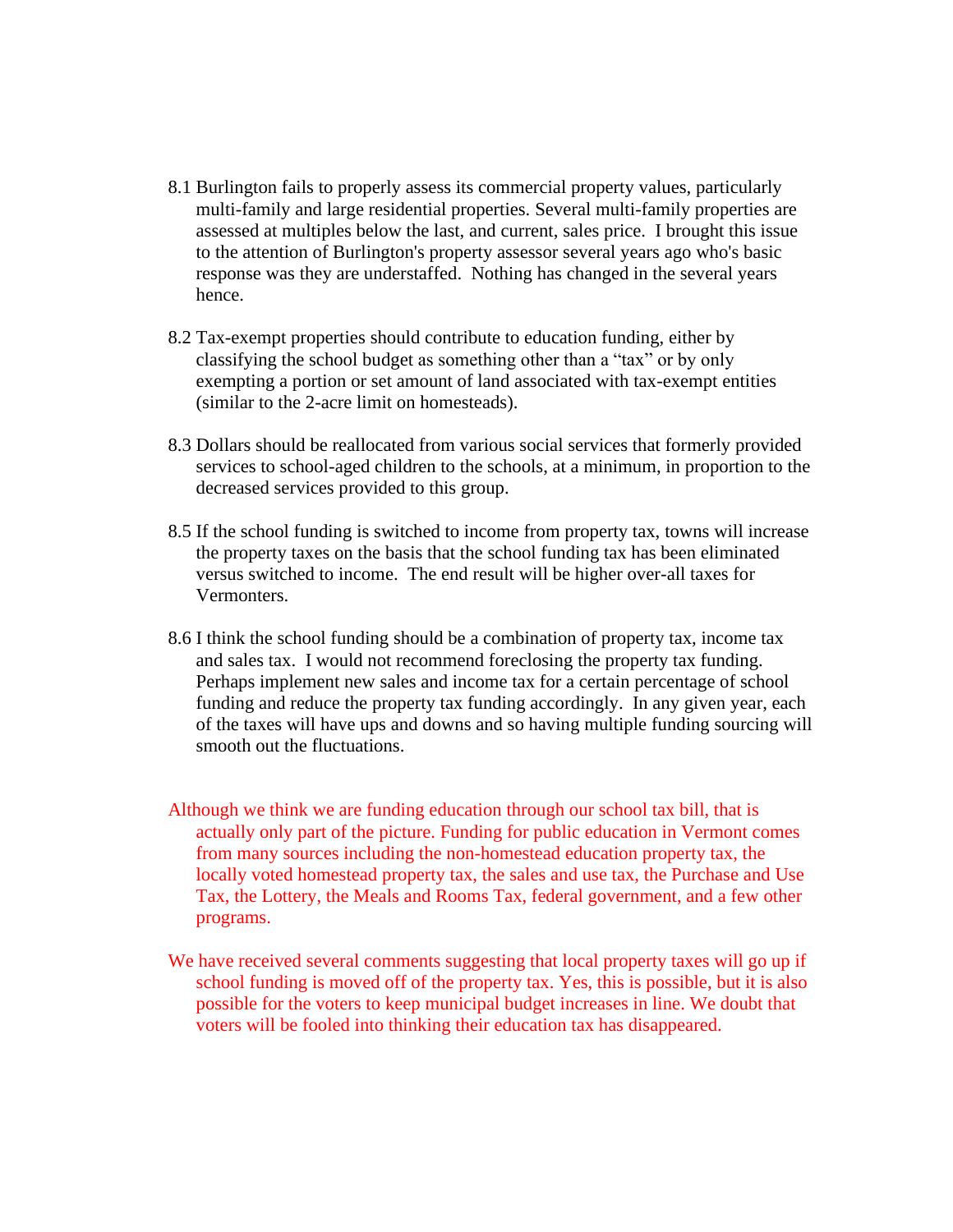- 9.2 While exceedingly difficult to change the list of those who benefit from a tax exemption, the reasons for that special treatment and the impact on the remaining pool of taxpayers should be revisited on a regular basis. The 2019 Tax Expenditures Report stated that 519 parcels claimed the public, pious, or charitable exemption. The total value of the properties exempted equaled \$409.8 million, resulting in a tax expenditure of \$6.44 million in that year. Using a substantially different methodology and including both 3,234 tax-exempt parcels of all sorts (2,167 claiming the public, pious, and charitable exemption), and parcels subject to alternative taxing structures or stabilization agreements, property tax expenditures in the current report are projected to total \$102,829,000in FY22.On the municipal side at least, many of those organizations utilize municipal services in the same manner and to the same extent as all the remaining property taxpayers.
- 9.4 Candidates for revision in order to contribute to transparency would be the coefficient of dispersion, the effective tax rate, and the definition of homestead as it relates to a portion of a home used for business purposes in the new remote working post-COVID world.

I think our main comment to Karen should be about the local option tax, especially in light of the sales tax proposal.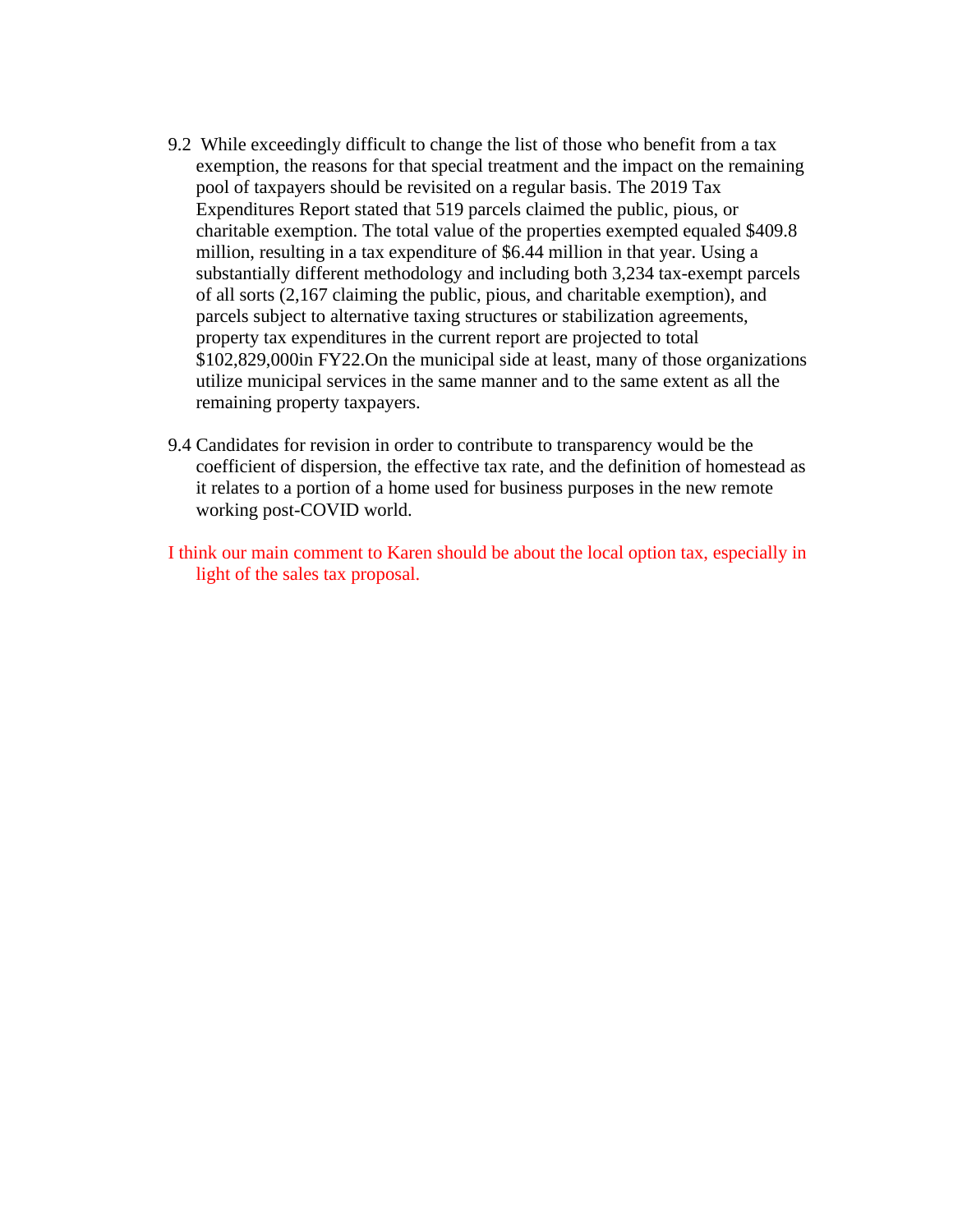- 11.2 Scrap the whole section on tax subsidies to defeat climate change. I know you can't, but this is pure corporate welfare for the renewable industrial complex, and no amount of tax credits and depreciation etc. will have the slightest detectable effect on climate.
- 11.5 Income tax for schools with protection for our Jurassic era school system looks good at first, and we've been moving that way with Income Sensitivity, but the ravenous demands for maintaining our system will run up against the equally ravenous demands for Medicaid and for the two underfunded retirement funds, and the battle is likely to be settled by a "fiscal crisis" followed by income tax increases, followed by economic stagnation as high income Vermonters think better of being robbed by this state, and move to Florida, Texas, Tennessee or NH.
- I regret that I can't give you a well developed single-state consumption tax plan, but as we discussed , a) it's completely unfamiliar b) too much innovation – no other state has attempted one c) it's hard to see who would jump up and cheer d) I'm not well rehearsed in facing pointed interrogatories and above all e) it's a growth booster in a state where gentry/enviros do not want any kind of growth (except in the state revenues).

## Comments for John:

- We have received several comments suggesting that the demands for state spending are ravenous, although perhaps the wording was slightly different. While we understand the concern, our assignment, as you noted, is to look at the tax structure itself and not to determine the level of state spending.
- We were intrigued by the possibility of a different approach: a single-state consumption tax plan. We even read Progressive Consumption Taxation by Robert Carroll and Alan D. Ward. When you figure it out, please let us know.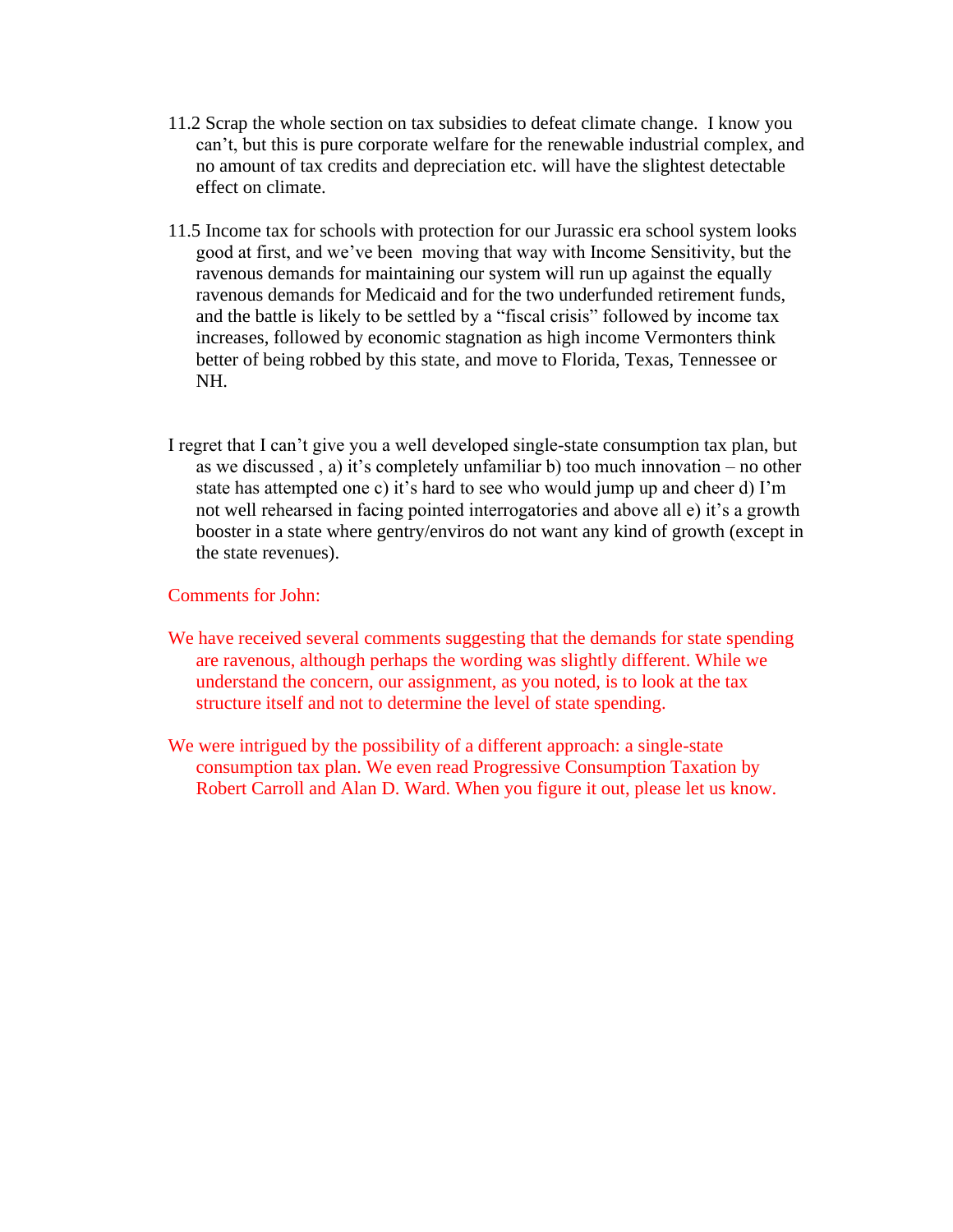- 12.3 The carbon tax would be terrible for lower income folks who can't afford the electric/hybrid vehicles, and in Vermont you really need a vehicle. Same talk as of sales tax of redirecting some of that revenue back to low income, but I personally am very skeptical that that would happen to the extent needed.
- We acknowledge that returning revenue through a credit is a risk, particularly over time, but we feel that the benefits of the credit are clear enough that we need to make sure it is adequate, put it in place, and protect it.